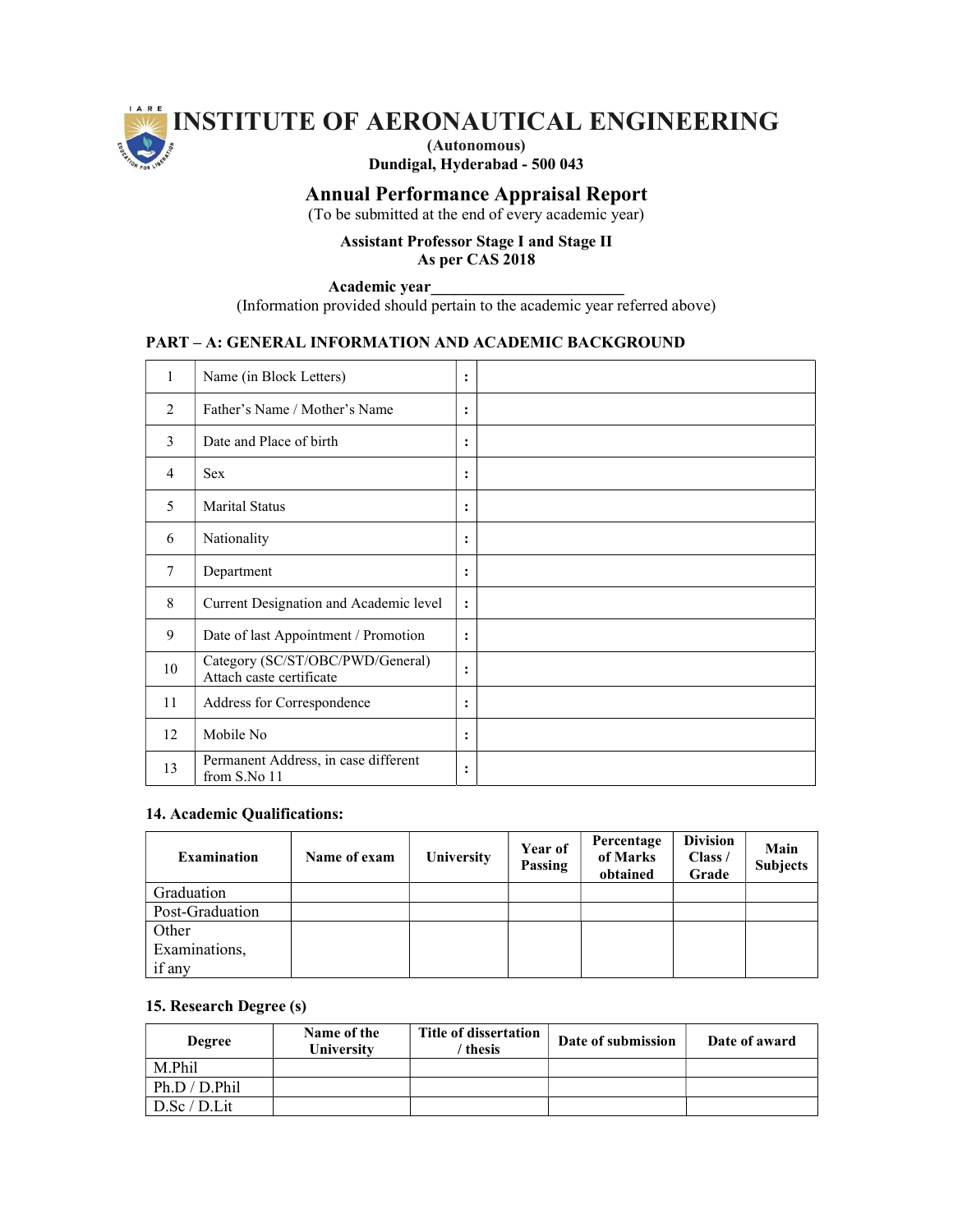## 16. Courses taught at various levels during the academic year (Name the course giving details):

- (a) Undergraduate :
- (b) Postgraduate :

#### 17. Field of Specialization under the Subject / Discipline:

## 18. Details of Course / Programs / Workshop / MOOCs attended or completed.

18.1 Details of Refresher / Orientation course / Research methodology / Workshop / Syllabus upgradation / Teaching-Learning-Evaluation / Technology programs / Faculty development program

|          |                |              |      | <b>Period</b> |                                               |
|----------|----------------|--------------|------|---------------|-----------------------------------------------|
| p.<br>No | <b>Details</b> | <b>Place</b> | From | To            | <b>Sponsoring /<br/>Organising<br/>Agency</b> |
|          |                |              |      |               |                                               |
|          |                |              |      |               |                                               |
|          |                |              |      |               |                                               |

## 18.2 MOOCs completed with e-certification

| S. No | <b>Details</b><br>of<br><b>MOOC</b> | <b>Subject</b> | Certification<br>providing<br>agency | Date of | Level<br>Certification   (UG/PG/Other) | <b>E-Certification No</b> |
|-------|-------------------------------------|----------------|--------------------------------------|---------|----------------------------------------|---------------------------|
|       |                                     |                |                                      |         |                                        |                           |
|       |                                     |                |                                      |         |                                        |                           |
|       |                                     |                |                                      |         |                                        |                           |

18.3 Contribution towards development of e-content / MOOCs in 4- quadrants

| S. No | <b>Details of</b><br>E-contents /<br><b>MOOCs</b> in<br>4-quadrants | Quadrants<br>developed | No. of<br><b>Modules</b> | Course | <b>Sponsoring</b><br>agency | Year | Level<br>(UG/PG/O<br>ther) |
|-------|---------------------------------------------------------------------|------------------------|--------------------------|--------|-----------------------------|------|----------------------------|
|       |                                                                     |                        |                          |        |                             |      |                            |
|       |                                                                     |                        |                          |        |                             |      |                            |
|       |                                                                     |                        |                          |        |                             |      |                            |

18.4 Contribution towards conduct of MOOCs

| S. No | <b>Details of MOOCs</b> | <b>Subject</b> | Sponsoring<br>agency | Level<br>(UG/PG/Other) | <b>E-certification No</b> |
|-------|-------------------------|----------------|----------------------|------------------------|---------------------------|
|       |                         |                |                      |                        |                           |
|       |                         |                |                      |                        |                           |
|       |                         |                |                      |                        |                           |

18.5 Organizing seminars / conferences / workshops, other college / University activities.

| S. No | Details |              |      | Period         | Sponsoring/              |  |
|-------|---------|--------------|------|----------------|--------------------------|--|
|       |         | <b>Place</b> | From | T <sub>0</sub> | <b>Organising Agency</b> |  |
|       |         |              |      |                |                          |  |

18.6 Evidence of actively involved in guiding Ph.D students.

| evel of Guidance. | Registered | Thesis .<br><b>Dissertation</b> | Deoree .<br>. Awarded |
|-------------------|------------|---------------------------------|-----------------------|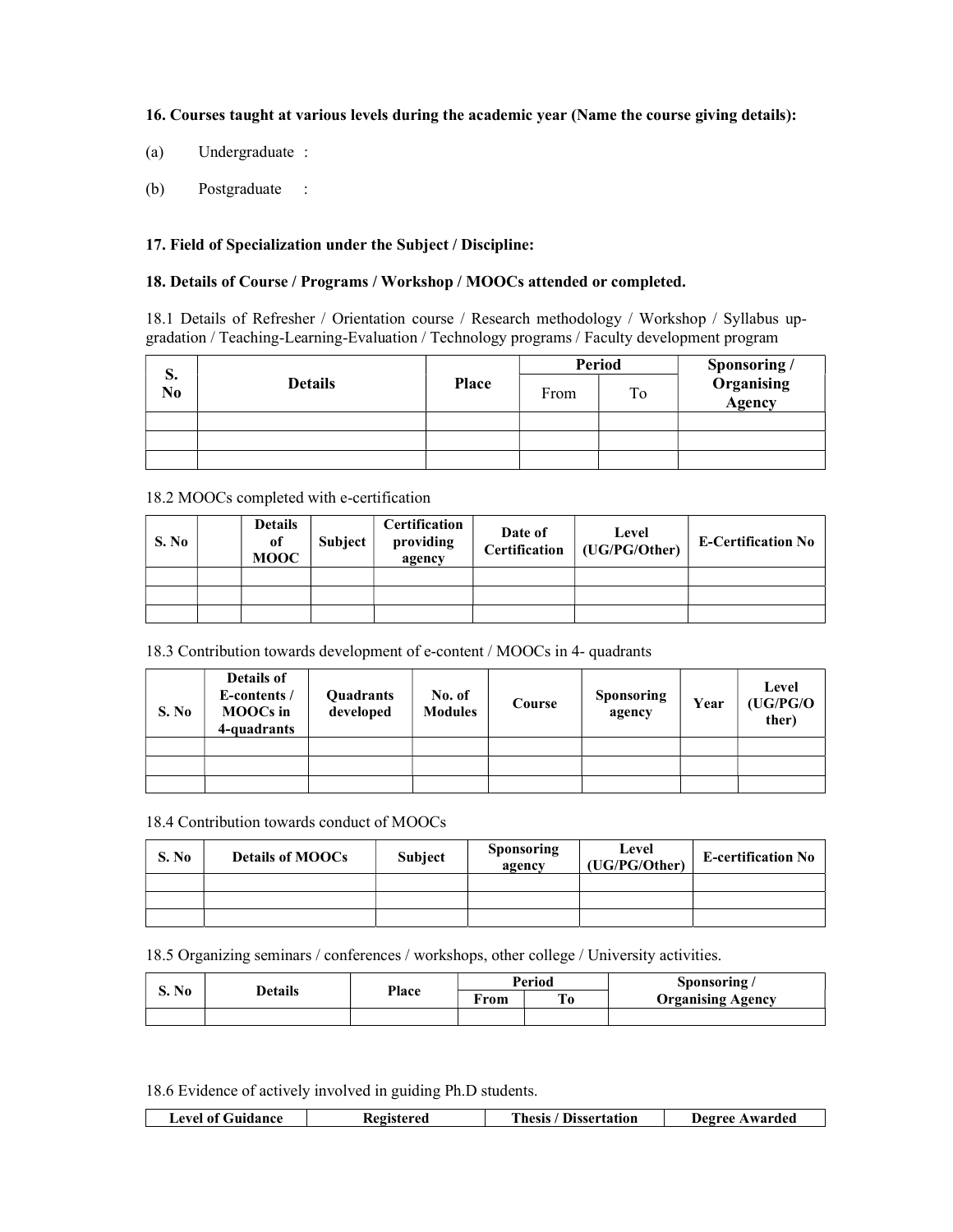| Dh |  |  |
|----|--|--|

18.7 Conducting minor or major research project sponsored by national or international agencies.

| ⋼. | Title | Period |                | Major / Minor | Sponsoring/              |
|----|-------|--------|----------------|---------------|--------------------------|
| No |       | From   | $\mathbf{T_0}$ |               | <b>Organising Agency</b> |
|    |       |        |                |               |                          |

18.8 At least one single or joint publication in peer- reviewed or UGC list of Journals.

| S.<br>No | Title<br>of the<br>paper | Journal<br>Name | Year | Vol.<br>No. | Page<br>No | <b>ISSN</b><br>No. | Impact<br>Factor | Whether<br><b>Scopus</b><br><b>Indexed</b> | Authorship | Reference<br>number of<br>$UGC -$<br><b>Care List</b> |
|----------|--------------------------|-----------------|------|-------------|------------|--------------------|------------------|--------------------------------------------|------------|-------------------------------------------------------|
|          |                          |                 |      |             |            |                    |                  |                                            |            |                                                       |
|          |                          |                 |      |             |            |                    |                  |                                            |            |                                                       |

Note

Impact factor to be determined as per Thomson Reuters list The Authorship is to be filled as follows:

- One of Two Authors
- For more than two Authors:
	- First / Principal / Corresponding Author
		- Joint Author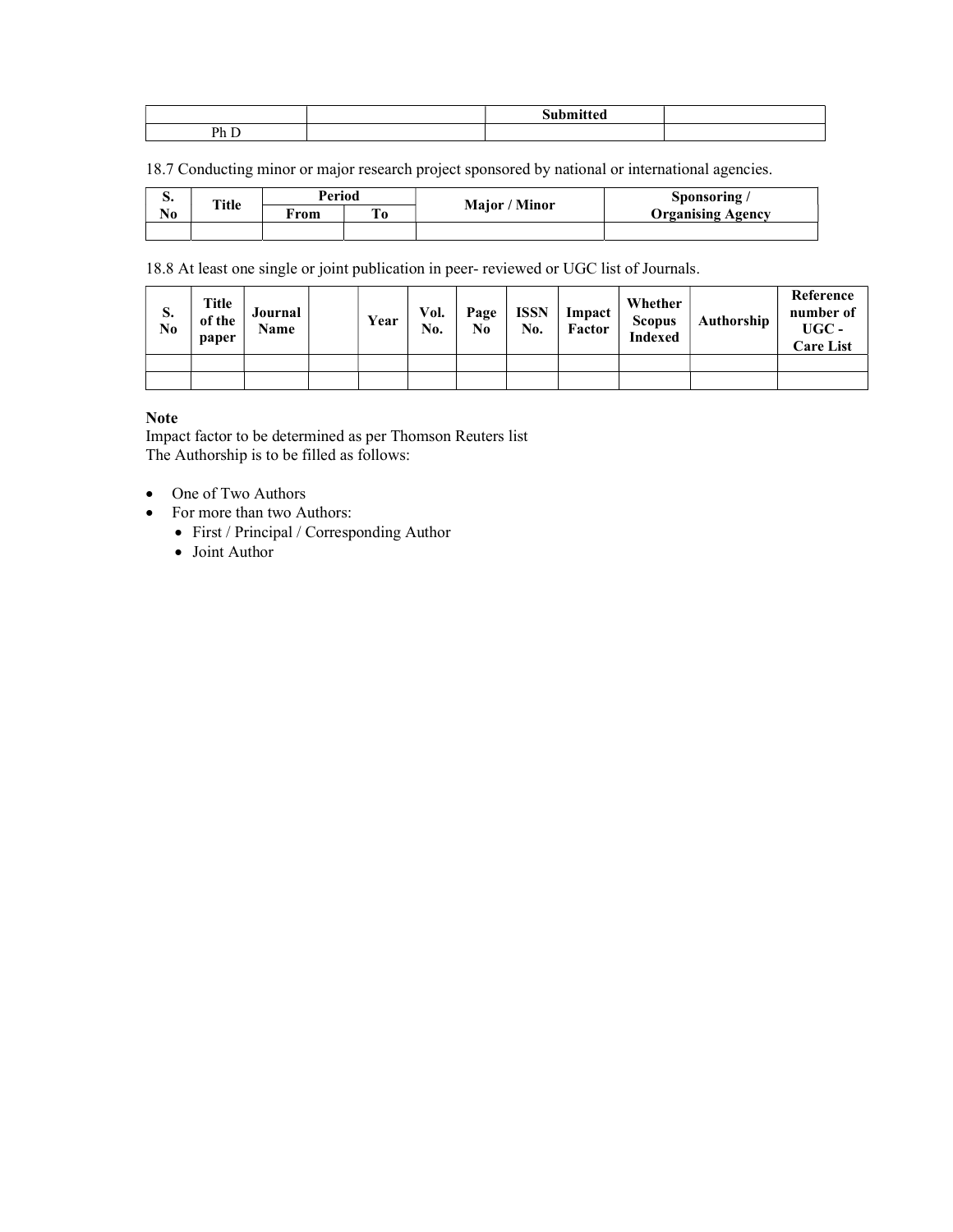## Part – B (Please refer to "Detailed Guidelines" for completing Part B)

## SECTION B.1: SUMMARY OF GRADING FOR THE ACADEMIC YEAR

| IJ.<br>No | <b>Activity</b>                            | Section | <b>Gradation</b><br>(To be given / verified by HOD |
|-----------|--------------------------------------------|---------|----------------------------------------------------|
|           | Teaching Activity                          | B.1     |                                                    |
|           | <b>Student Related / Research Activity</b> |         |                                                    |

Overall Grading for the Academic Year for the Section B.1 and B.2\*

\*Note: Overall Grading for the Academic Year is to be defined as follows:

Good: Good in teaching and satisfactory or good in activity in Section B.2. Or Satisfactory: Satisfactory in teaching and good or satisfactory in activity in Section B.2. Not Satisfactory: If neither good nor satisfactory in overall grading

#### PART - C: OTHER RELEVANT INFORMATION

- (a) Membership / Fellowship of Learned bodies / Societies:
- (b) Literary, cultural or other activities (e.g. attainment in sports etc.) in which the applicant is interested and distinctions obtained:
- (c) Please give details of any other credential, significant contributions, awards received, responsibilities, etc. not mentioned earlier.
- (d) Future Plans (In approximately 150 words):

 $\overline{\phantom{a}}$  , where  $\overline{\phantom{a}}$  , where  $\overline{\phantom{a}}$  , where  $\overline{\phantom{a}}$ 

List of Enclosures: (Please attach self-certified copies of certificate, sanction orders, papers etc, wherever necessary)

| $\mathbf{1}$   | 11 |
|----------------|----|
| $\overline{2}$ | 12 |
| 3              | 13 |
| $\overline{4}$ | 14 |
| 5              | 15 |
| 6              | 16 |
| $\overline{7}$ | 17 |
| $\,$ $\,$      | 18 |
| 9              | 19 |
| 10             | 20 |

#### Part D- Declaration

I have read the applicable guidelines, which are binding. I do hereby solemnly declare that the information given, the statements made and documents uploaded with this application form are correct and true to the best of my knowledge and belief. If any information given by me in this